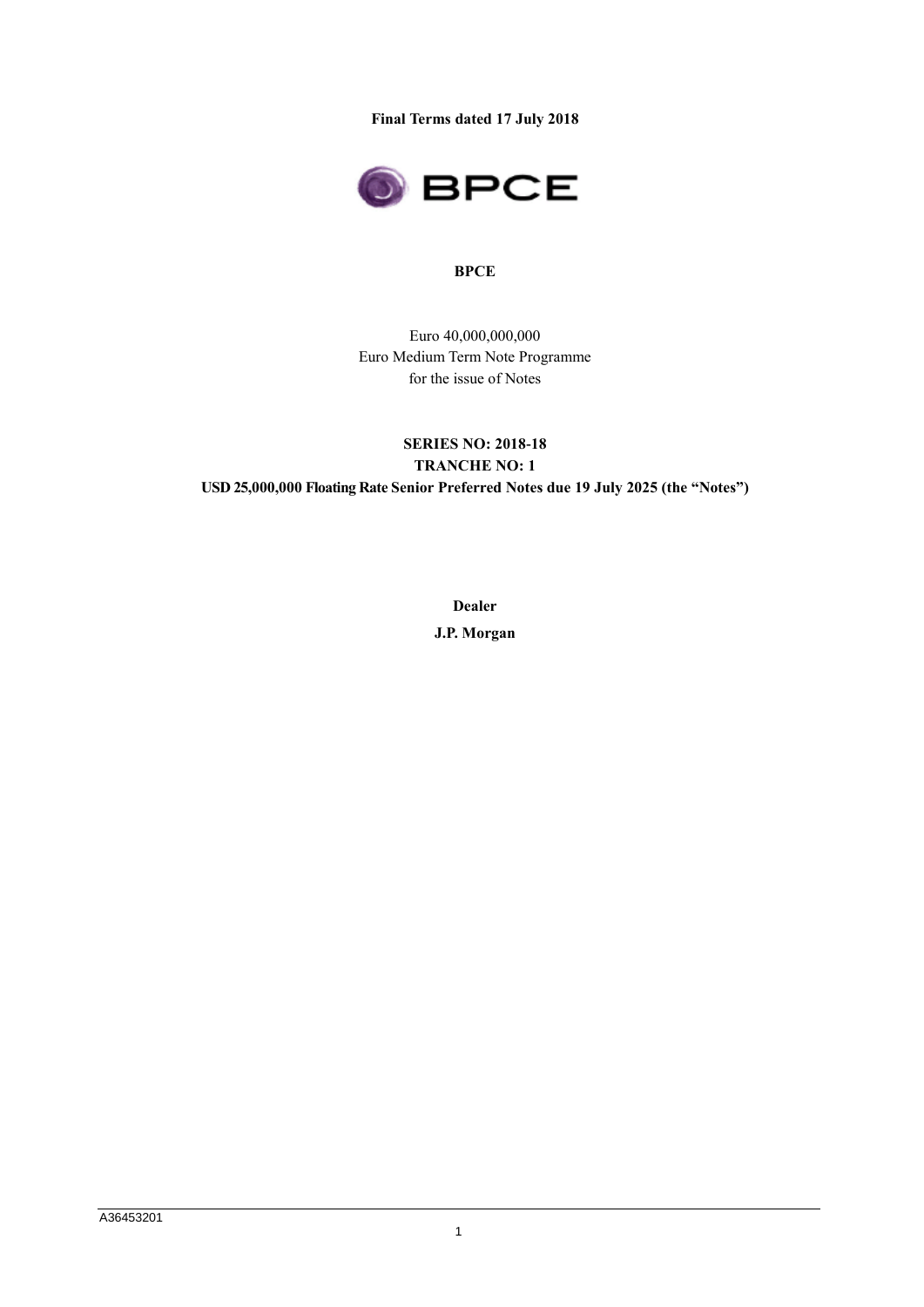#### **MIFID II PRODUCT GOVERNANCE / PROFESSIONAL INVESTORS AND ECPS ONLY TARGET**

**MARKET** – Solely for the purposes of the manufacturer's product approval process, the target market assessment in respect of the Notes has led to the conclusion that, in relation to the type of clients criterion only: (i) the type of clients to whom the Notes are targeted is eligible counterparties and professional clients only, each as defined in Directive 2014/65/EU (as amended, "**MiFID II**"); and (ii) all channels for distribution of the Notes to eligible counterparties and professional clients are appropriate. Any person subsequently offering, selling or recommending the Notes (a "**distributor**") should take into consideration the manufacturer's type of clients assessment; however, a distributor subject to MiFID II is responsible for undertaking its own target market assessment in respect of the Notes (by either adopting or refining the manufacturer's type of clients assessment) and determining appropriate distribution channels.

#### **PART A – CONTRACTUAL TERMS**

Terms used herein shall be deemed to be defined as such for the purposes of the Conditions (the "**Conditions**") set forth in the base prospectus dated 1 December 2017 which received visa n°17-625 from the *Autorité des marchés financiers* (the "**AMF**") on 1 December 2017 (the "**Base Prospectus**") and the first supplement to the Base Prospectus dated 24 January 2018 which received visa n°18-024 from the AMF, the second supplement to the Base Prospectus dated 20 February 2018 which received visa n°18-047 from the AMF, the third supplement to the Base Prospectus dated 6 March 2018 which received visa n°18-075 from the AMF, the fourth supplement to the Base Prospectus dated 5 April 2018 which received visa n°18-115 from the AMF and the fifth supplement to the Base Prospectus dated 11 June 2018 which received visa n°18- 236 from the AMF (the "**Supplements**"), which together constitute a base prospectus for the purposes of the Prospectus Directive.

This document constitutes the Final Terms of the Notes described herein for the purposes of Article 5.4 of the Prospectus Directive and must be read in conjunction with such Base Prospectus as so supplemented. Full information on the Issuer and the offer of the Notes is only available on the basis of the combination of these Final Terms and the Base Prospectus as so supplemented. The Base Prospectus and the Supplements are available for viewing at the office of the Fiscal Agent or each of the Paying Agents and on the website of the AMF (www.amf-france.org) and copies may be obtained from BPCE, 50 avenue Pierre Mendès-France, 75013 Paris, France.

| 1              | Issuer:                           |                             | <b>BPCE</b>                                   |  |
|----------------|-----------------------------------|-----------------------------|-----------------------------------------------|--|
| 2              | Series Number:<br>(i)             |                             | 2018-18                                       |  |
|                | (ii)                              | Tranche Number:             | 1                                             |  |
| 3              | Specified Currency or Currencies: |                             | <b>USD</b>                                    |  |
| $\overline{4}$ |                                   | Aggregate Nominal Amount:   |                                               |  |
|                | (i)                               | Series:                     | USD 25,000,000                                |  |
|                | (ii)                              | Tranche:                    | USD 25,000,000                                |  |
| 5              | Issue Price:                      |                             | 100 per cent. of the Aggregate Nominal Amount |  |
| 6              | Specified Denomination:           |                             | USD 1,000,000                                 |  |
| 7              | (i)                               | Issue Date:                 | 19 July 2018                                  |  |
|                | (ii)                              | Interest Commencement Date: | <b>Issue Date</b>                             |  |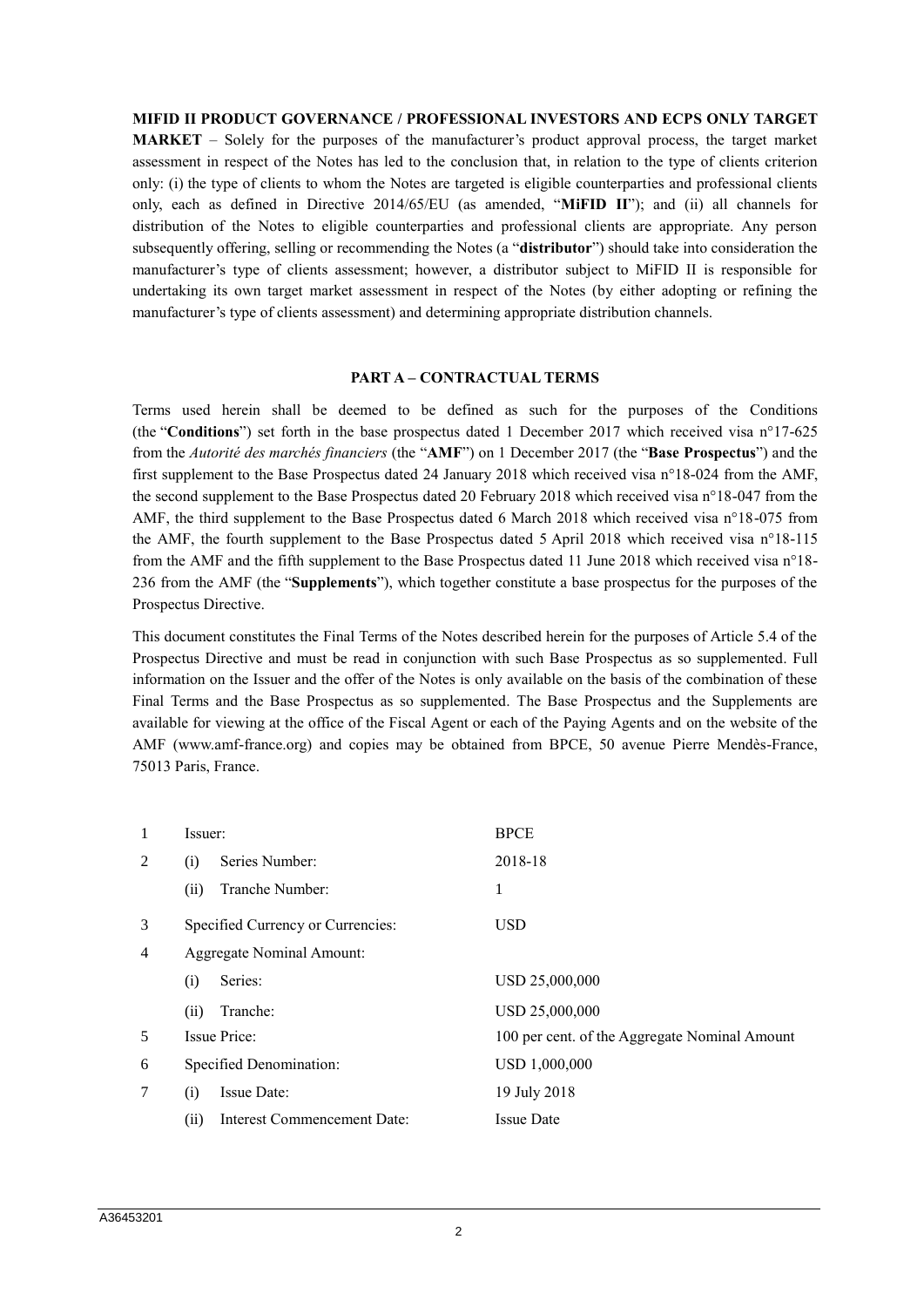| 8  | Interest Basis:                                                                  | Three (3) months USD LIBOR + 0.87 per cent. <i>per</i><br><i>annum</i> Floating Rate<br>(further particulars specified below)                                   |  |
|----|----------------------------------------------------------------------------------|-----------------------------------------------------------------------------------------------------------------------------------------------------------------|--|
| 9  | Maturity Date:                                                                   | Specified Interest Payment Date falling on or<br>nearest to 19 July 2025                                                                                        |  |
| 10 | <b>Redemption Basis:</b>                                                         | Subject to any purchase and cancellation or early<br>redemption, the Notes will be redeemed on the<br>Maturity Date at 100 per cent. of their nominal<br>amount |  |
| 11 | Change of Interest Basis:                                                        | Not Applicable                                                                                                                                                  |  |
| 12 | Put/Call Options:                                                                | Not Applicable                                                                                                                                                  |  |
| 13 | Status of the Notes:<br>(i)                                                      | <b>Senior Preferred Notes</b>                                                                                                                                   |  |
|    | Dates of the corporate authorisations for<br>(ii)<br>issuance of Notes obtained: | Decision of the <i>Directoire</i> of the Issuer dated 9<br>April 2018 and decision of Mr. Jean-Philippe<br>Berthaut, Head of Group Funding, dated 10            |  |

July 2018

## **PROVISIONS RELATING TO INTEREST (IF ANY) PAYABLE**

| 14 | Fixed Rate Note Provisions:                                                                                                 | Not Applicable                                                                                                                                                                                                                                                                                                                                |  |
|----|-----------------------------------------------------------------------------------------------------------------------------|-----------------------------------------------------------------------------------------------------------------------------------------------------------------------------------------------------------------------------------------------------------------------------------------------------------------------------------------------|--|
| 15 | Floating Rate Note Provisions:                                                                                              | Applicable                                                                                                                                                                                                                                                                                                                                    |  |
|    | Interest Period(s):<br>(i)                                                                                                  | The period beginning on (and including) the<br>Interest Commencement Date and ending on (but)<br>excluding) the First Specified Interest Payment<br>Date and each successive period beginning on (and<br>including) a Specified Interest Payment Date and<br>ending on (but excluding) the next succeeding<br>Specified Interest Payment Date |  |
|    | Specified Interest Payment Date(s):<br>(ii)                                                                                 | 19 July, 19 October, 19 January and 19 April in<br>each year, subject to adjustment in accordance with<br>the Business Day Convention set out in (iv) below                                                                                                                                                                                   |  |
|    | First Interest Payment Date:<br>(iii)                                                                                       | The Specified Interest Payment Date falling on or<br>nearest to 19 October 2018                                                                                                                                                                                                                                                               |  |
|    | Business Day Convention:<br>(iv)                                                                                            | Modified Following Business Day Convention                                                                                                                                                                                                                                                                                                    |  |
|    | Interest Period Date:<br>(v)                                                                                                | Not Applicable                                                                                                                                                                                                                                                                                                                                |  |
|    | Business Centre(s):<br>(vi)                                                                                                 | London, TARGET and New York                                                                                                                                                                                                                                                                                                                   |  |
|    | (vii) Manner in which the Rate(s) of Interest<br>is/are to be determined:                                                   | <b>Screen Rate Determination</b>                                                                                                                                                                                                                                                                                                              |  |
|    | (viii) Party responsible for calculating the<br>Rate(s) of Interest and Interest Amounts<br>(if not the Calculation Agent): | Not Applicable                                                                                                                                                                                                                                                                                                                                |  |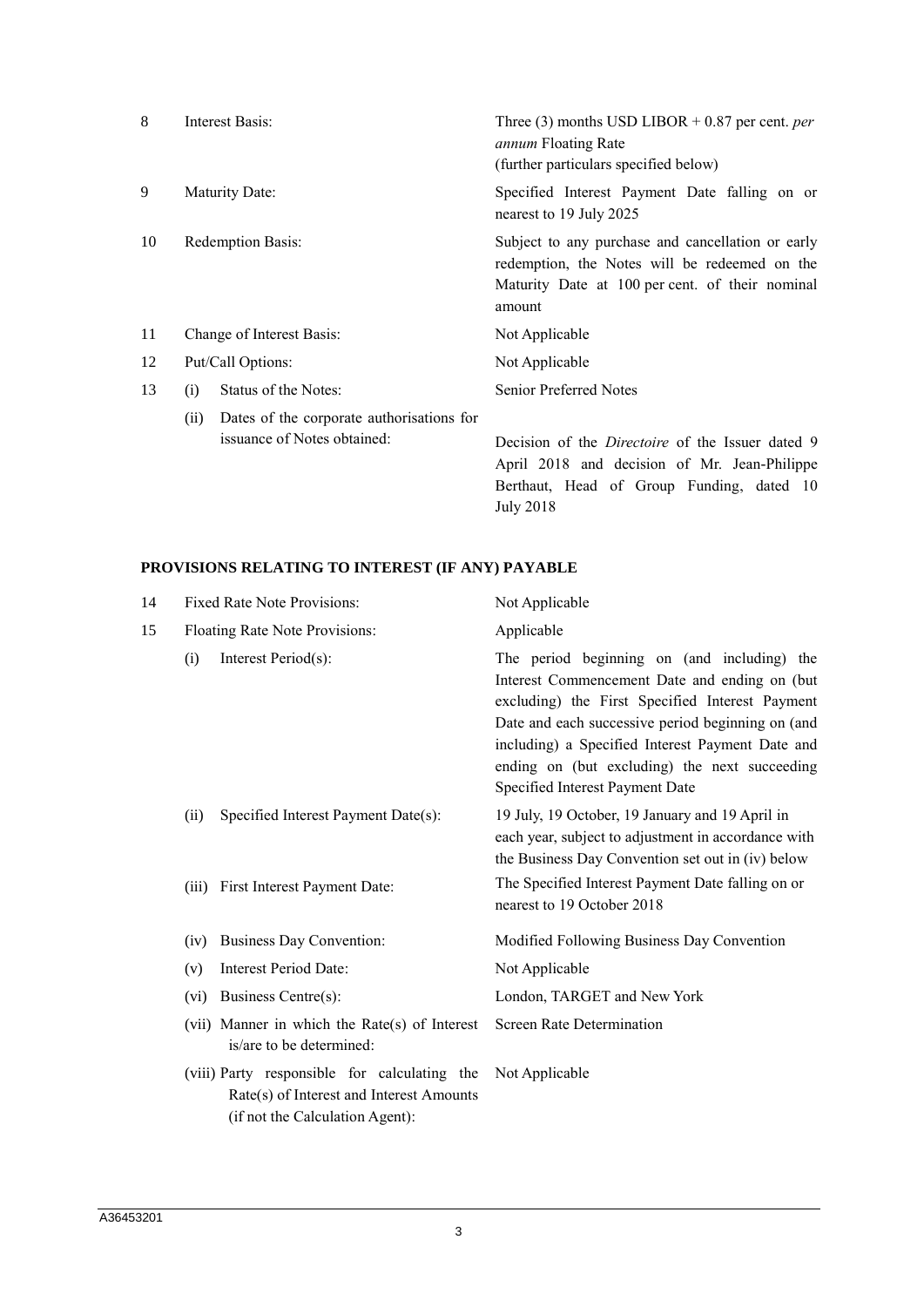|    | Screen Rate Determination:<br>(ix)                                                                                                                                                                                                                                                                                           | Applicable                                                                 |  |  |
|----|------------------------------------------------------------------------------------------------------------------------------------------------------------------------------------------------------------------------------------------------------------------------------------------------------------------------------|----------------------------------------------------------------------------|--|--|
|    | Reference Rate:                                                                                                                                                                                                                                                                                                              | 3 months USD LIBOR                                                         |  |  |
|    | <b>Interest Determination Date:</b>                                                                                                                                                                                                                                                                                          | Two (2) London Business Days prior to each<br><b>Interest Payment Date</b> |  |  |
|    | Relevant Screen Page:                                                                                                                                                                                                                                                                                                        | Reuters Screen LIBOR01 Page                                                |  |  |
|    | Relevant Screen Page Time:                                                                                                                                                                                                                                                                                                   | 11:00 am London time                                                       |  |  |
|    | FBF Determination:<br>(x)                                                                                                                                                                                                                                                                                                    | Not Applicable                                                             |  |  |
|    | ISDA Determination:<br>$(x_i)$                                                                                                                                                                                                                                                                                               | Not Applicable                                                             |  |  |
|    | (xii) Margin(s):                                                                                                                                                                                                                                                                                                             | $+0.87$ per cent. <i>per annum</i>                                         |  |  |
|    | (xiii) Minimum Rate of Interest:                                                                                                                                                                                                                                                                                             | 0.00 per cent. per annum                                                   |  |  |
|    | (xiv) Maximum Rate of Interest:                                                                                                                                                                                                                                                                                              | Not Applicable                                                             |  |  |
|    | (xv) Day Count Fraction:                                                                                                                                                                                                                                                                                                     | Actual/360                                                                 |  |  |
| 16 | Zero Coupon Note Provisions:                                                                                                                                                                                                                                                                                                 | Not Applicable                                                             |  |  |
| 17 | <b>Inflation Linked Interest Note Provisions:</b>                                                                                                                                                                                                                                                                            | Not Applicable                                                             |  |  |
|    | PROVISIONS RELATING TO REDEMPTION                                                                                                                                                                                                                                                                                            |                                                                            |  |  |
| 18 | Call Option:                                                                                                                                                                                                                                                                                                                 | Not Applicable                                                             |  |  |
| 19 | Put Option:                                                                                                                                                                                                                                                                                                                  | Not Applicable                                                             |  |  |
| 20 | MREL/TLAC Disqualification Event Call<br>Option:                                                                                                                                                                                                                                                                             | Applicable                                                                 |  |  |
| 21 | Final Redemption Amount of each Note:                                                                                                                                                                                                                                                                                        | USD 1,000,000 per Note of USD 1,000,000<br>Specified Denomination          |  |  |
| 22 | Inflation Linked Notes – Provisions relating to<br>the Final Redemption Amount:                                                                                                                                                                                                                                              | Not Applicable                                                             |  |  |
| 23 | Early Redemption Amount:                                                                                                                                                                                                                                                                                                     |                                                                            |  |  |
|    | Early Redemption Amount(s) of each<br>(i)<br>Senior Note payable on redemption upon<br>the occurrence of an MREL/TLAC<br>Disqualification Event (Condition $6(g)$ ),<br>if applicable, a Withholding Tax Event<br>(Condition $6(i)(i)$ ), a Gross Up Event<br>(Condition 6(i)(ii)) or for Illegality<br>(Condition $6(l)$ ): | USD 1,000,000 per Note of USD 1,000,000<br>Specified Denomination          |  |  |
|    | Early Redemption Amount(s) of each<br>(ii)<br>Subordinated<br>Note<br>payable<br>on<br>redemption upon the occurrence of a<br>Capital Event (Condition 6(h)), a<br>Withholding Tax Event (Condition<br>$6(i)(i)$ , a Gross-Up Event (Condition<br>$6(i)(ii)$ or a Tax Deductibility Event<br>(Condition $6(i)(iii)$ ):       | Not Applicable                                                             |  |  |
|    |                                                                                                                                                                                                                                                                                                                              |                                                                            |  |  |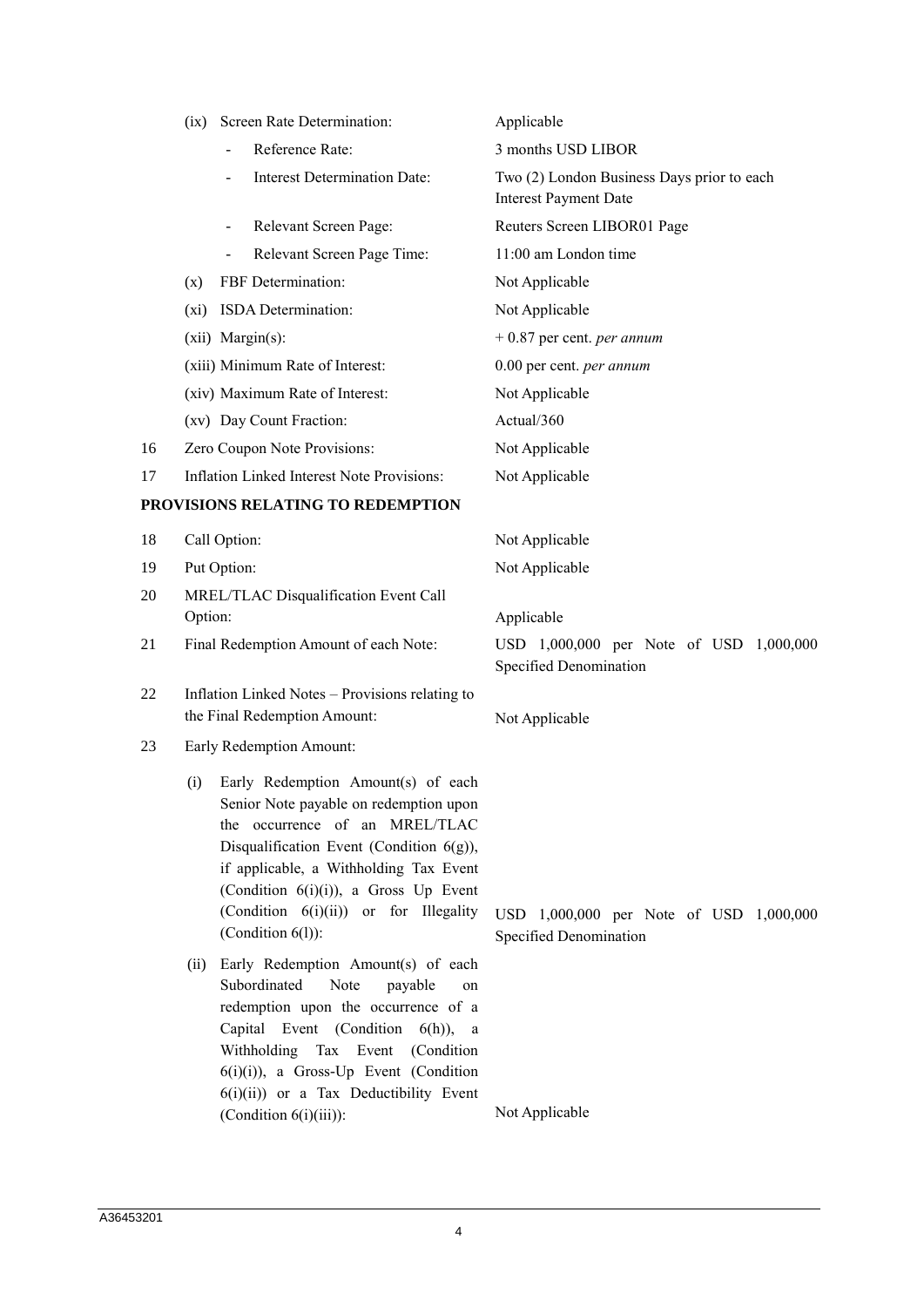| (iii) Redemption for taxation reasons                                        |                |
|------------------------------------------------------------------------------|----------------|
| permitted on days others than Interest                                       |                |
| Payment Dates (Condition $6(i)$ ):                                           | No.            |
| (iv) Unmatured Coupons to become void<br>upon early redemption (Materialised |                |
| Bearer Notes only) (Condition 7(f)):                                         | Not Applicable |

# **GENERAL PROVISIONS APPLICABLE TO THE NOTES**

| 24 | Form of Notes:                                                                                                          | Dematerialised Notes                                                                                         |
|----|-------------------------------------------------------------------------------------------------------------------------|--------------------------------------------------------------------------------------------------------------|
|    | Form of Dematerialised Notes:<br>(i)                                                                                    | Bearer form (au porteur)                                                                                     |
|    | (ii)<br>Registration Agent:                                                                                             | Not Applicable                                                                                               |
|    | (iii) Temporary Global Certificate:                                                                                     | Not Applicable                                                                                               |
|    | (iv) Applicable TEFRA exemption:                                                                                        | Not Applicable                                                                                               |
| 25 | Financial Centre(s):                                                                                                    | London, New York and TARGET                                                                                  |
| 26 | Talons for future Coupons or Receipts to be attached to<br>Definitive Notes (and dates on which such Talons<br>mature): | Not Applicable                                                                                               |
| 27 | Details relating to Instalment Notes: amount of each                                                                    |                                                                                                              |
|    | instalment, date on which each payment is to be made:                                                                   | Not Applicable                                                                                               |
| 28 | Redenomination provisions:                                                                                              | Not Applicable                                                                                               |
| 29 | Purchase in accordance with applicable French laws                                                                      |                                                                                                              |
|    | and regulations:                                                                                                        | Applicable                                                                                                   |
| 30 | Consolidation provisions:                                                                                               | Not Applicable                                                                                               |
| 31 | Events of Default for Senior Preferred Notes                                                                            |                                                                                                              |
|    | (Condition $9(a)$ ):                                                                                                    | Not Applicable                                                                                               |
| 32 | Meeting and Voting Provisions (Condition 11):                                                                           | Contractual Masse shall apply                                                                                |
|    |                                                                                                                         | Name and address of the Representative:                                                                      |
|    |                                                                                                                         | MCM AVOCAT, Selarl d'avocats<br>interbarreaux inscrite au Barreau de Paris<br>10, rue de Sèze<br>75009 Paris |
|    |                                                                                                                         | France                                                                                                       |
|    |                                                                                                                         | Represented by Maître Antoine<br>Lachenaud, Co-gérant - associé                                              |
|    |                                                                                                                         | Name and address of the alternate<br>Representative:                                                         |
|    |                                                                                                                         | Maître Philippe Maisonneuve                                                                                  |
|    |                                                                                                                         | Avocat                                                                                                       |
|    |                                                                                                                         | 10, rue de Sèze<br>75009 Paris                                                                               |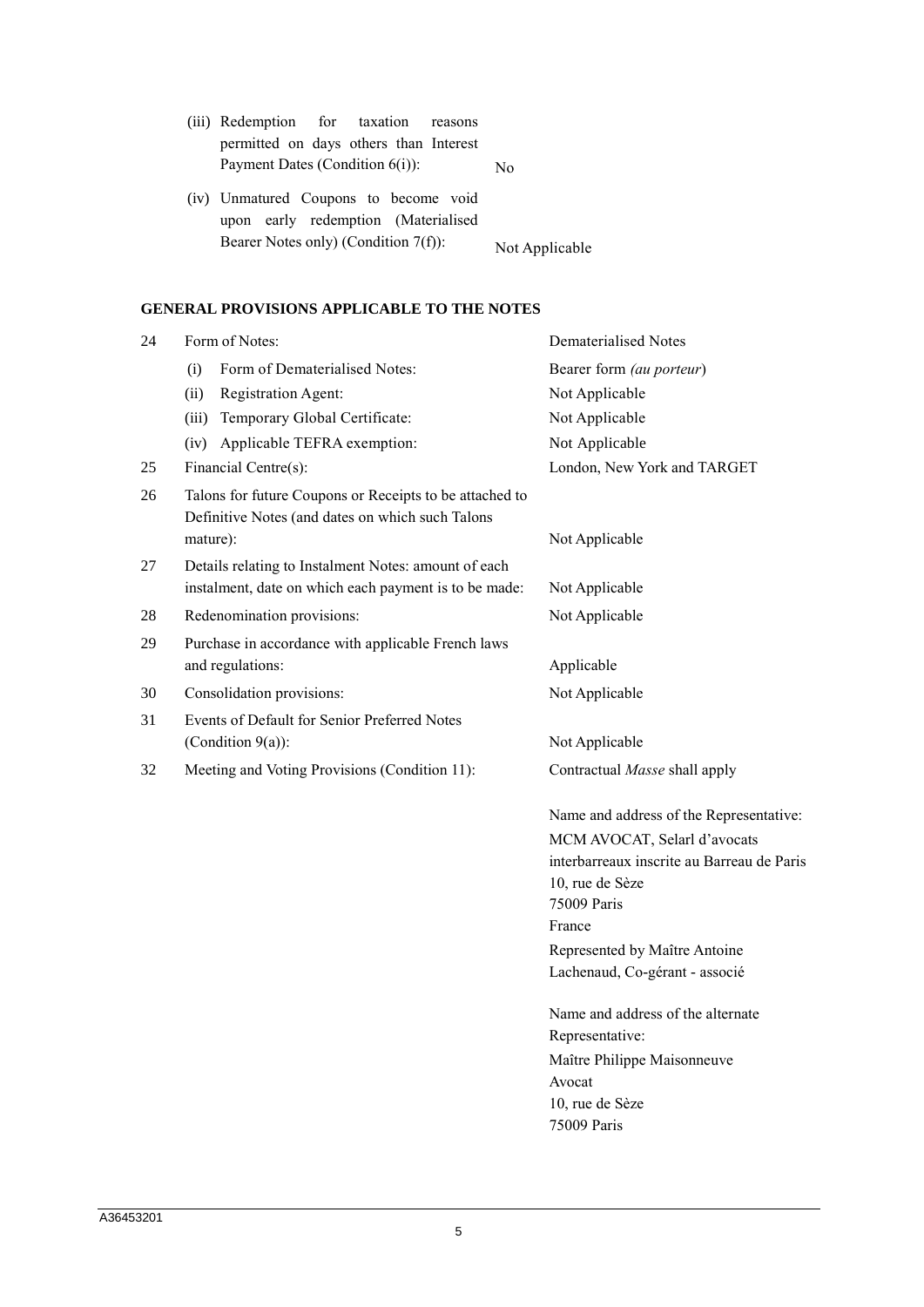# France

The Representative will receive a remuneration of EUR 2,000 (excluding VAT) per year.

## **RESPONSIBILITY**

The Issuer accepts responsibility for the information contained in these Final Terms.

Signed on behalf of BPCE

Duly represented by:

Mr. Jean-Philippe Berthaut, Head of Group Funding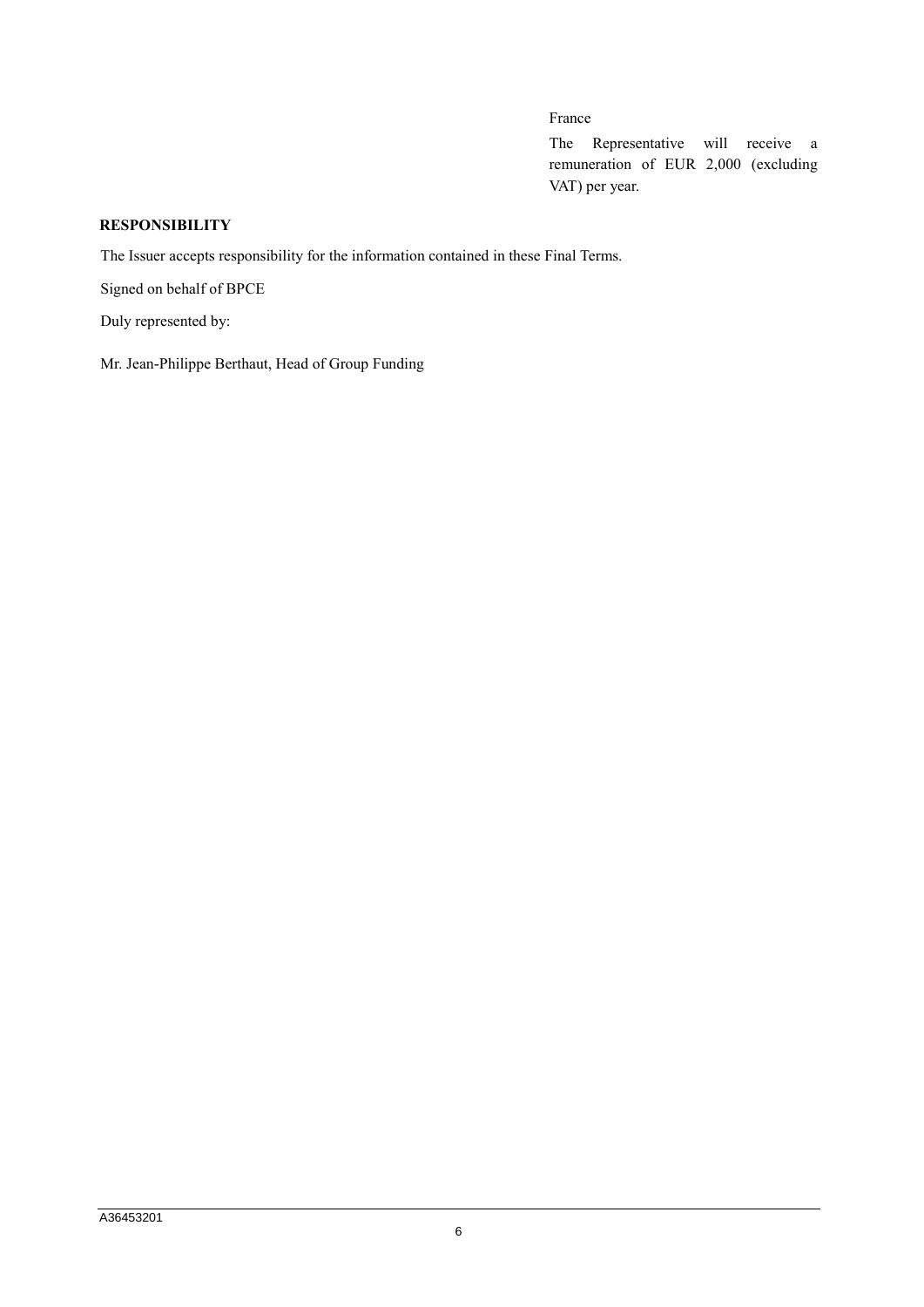### **PART B – OTHER INFORMATION**

#### **1 LISTING AND ADMISSION TO TRADING**

| (i)  | trading:            |    | Listing and Admission to                |    | Application has been made by the Issuer (or on its behalf) for the<br>Notes to be listed and admitted to trading on Euronext Paris with<br>effect from the Issue Date. |
|------|---------------------|----|-----------------------------------------|----|------------------------------------------------------------------------------------------------------------------------------------------------------------------------|
| (ii) | related<br>trading: | to | Estimate of total expenses<br>admission | tο | EUR 4,375 (including AMF fees)                                                                                                                                         |

#### **2 RATINGS**

Ratings: The Notes to be issued are expected to be rated: S&P: A

> S&P is established in the European Union and registered under Regulation (EC) No 1060/2009 as amended.

#### **3 INTERESTS OF NATURAL AND LEGAL PERSONS INVOLVED IN THE ISSUE**

Save as discussed in "Subscription and Sale", so far as the Issuer is aware, no person involved in the offer of the Notes has an interest material to the offer.

### **4 FLOATING RATE NOTES ONLY - HISTORIC INTEREST RATES**

Benchmarks: Amounts payable under the Notes will be calculated by reference to 3 months USD LIBOR which is provided by ICE Benchmark Administration. As at the date of these Final Terms, ICE Benchmark Administration appears on the register of administrators and benchmarks established and maintained by the European Securities and Markets Authority pursuant to Article 36 of the Benchmark Regulation (Regulation (EU) 2016/1011) (the "**Benchmark Regulation**").

### **5 OPERATIONAL INFORMATION**

| ISIN:         |                                                              | FR0013350188 |  |
|---------------|--------------------------------------------------------------|--------------|--|
|               | Common Code:                                                 | 185709388    |  |
| Depositaries: |                                                              |              |  |
| (i)           | Euroclear France to act as<br>Central Depositary:            | Yes          |  |
| (ii)          | Common Depositary for<br>Euroclear<br>and No<br>Clearstream: |              |  |
|               | Any clearing system(s) other than Not Applicable             |              |  |